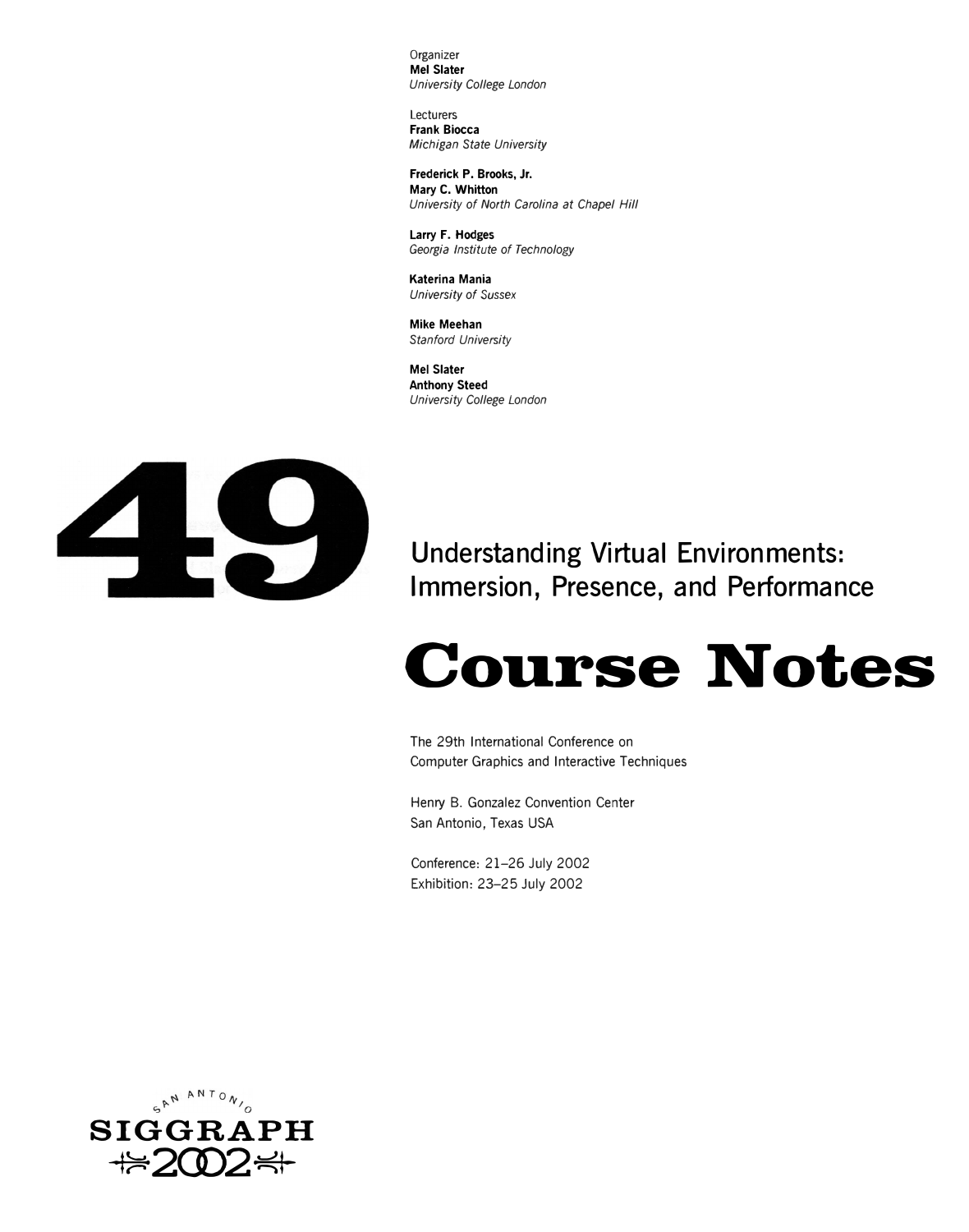# **SIGGRAPH 2002**

# **Course 49: Understanding Virtual Environments: Immersion, Presence and Performance**

The presence of a person in a virtual enviomment refers to how similiar their total response to that environment is in comparison to their response to an equivalent situation in physical reality. It may include the illusion of being in the environment depicted by the computer displays, rather than in the physical place where their real body is located. It also encompasses social presence, the response to other people encountered within the environment, whether actual on-line people, or virtual people under program control. This course will provide a detailed account of the concept, measurement, and applications of presence, including its relation to task performance and other cognitive and perceptual processes. There are many open research questions related to this, and we will explore some ways forward with respect to these.

## **Presenters**

#### **Mel Slater** *(Course Organiser)*

Professor Department of Computer Science University College London Gower Street London WClE 6BT UK Tel: +44 20 7679 3709 Fax: +44 20 7387 1397 http://www.cs.ucl.ac.uk/staff/m.slater

#### **Frank Biocca**

Ameritech Professor 404 Comm Arts Bldg. East Lansing, MI 48824-1212 Tel: 517.355.5073 Fax: 517.355.1292 http://tc.msu.edu/people/dept/biocca.html

#### **Frederick P. Brooks, Jr.**

Kenan Professor of Computer Science Department of Computer Science Sitterson Hall University of North Carolina Chapel Hill, N.C. 27599-3175 Tel: (919) 962-1931 Fax: (919) 962-1699 (fax)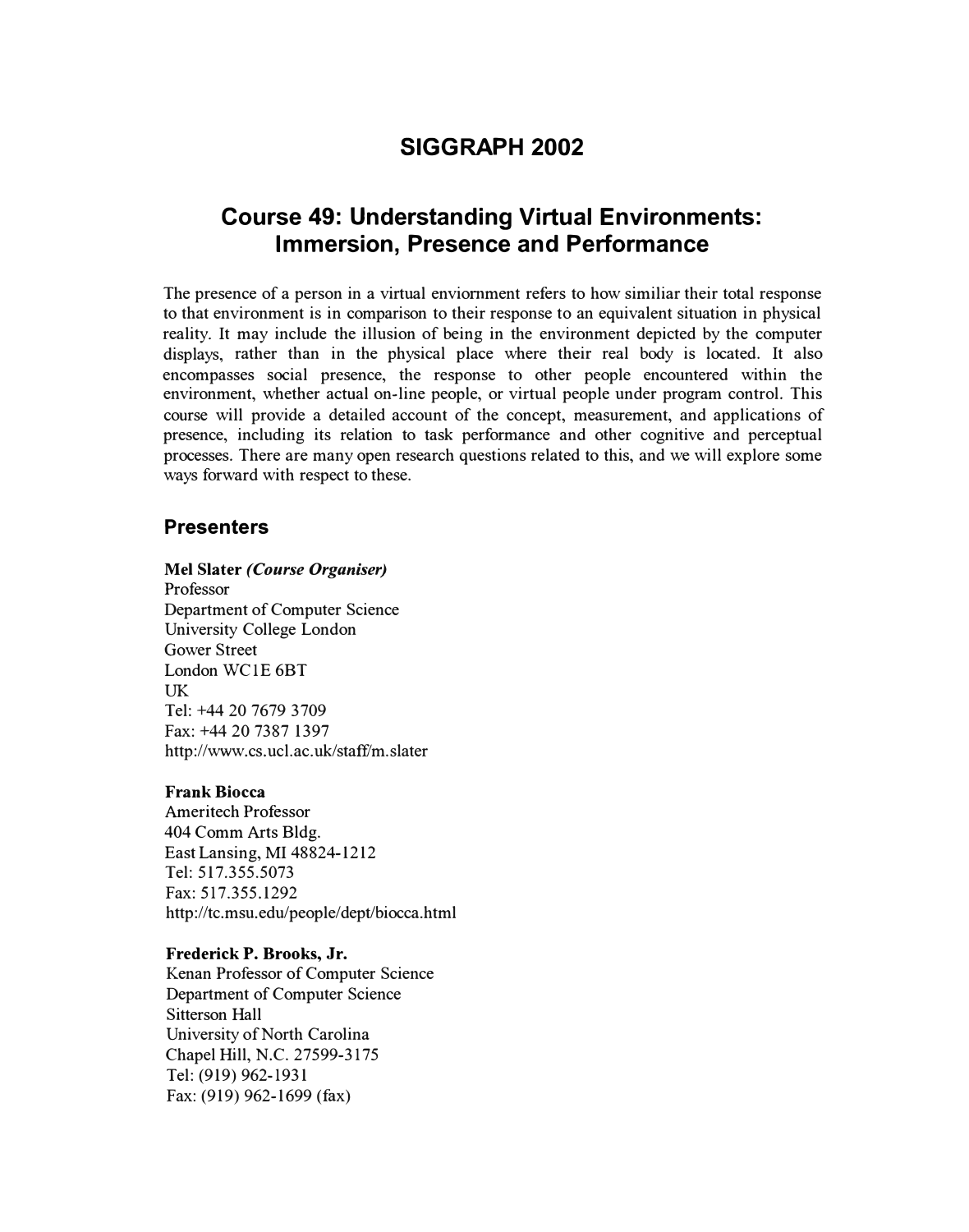http://www.cs.unc.edu/~brooks/ **Larry F. Hodges**  Associate Professor GVU Center, College of Computing Georgia Institute of Technology Tel: (404) 894-8787 Fax: (404) 894-9846 http://www.cc.gatech.edu/~hodges/

## **Katerina Mania**

Lecturer (Assist. Prof.) University of Sussex School of Engineering and Information Technology Tel: +44 1273 678964 Fax: +44 1273 678399 http://www.sussex.ac.uk/Users/km3/

#### **Mike Meehan**

Visiting Scholar Department of Surgery Stanford University California CA 94305 http://www.cs.unc.edu/~meehan

#### **Anthony Steed**

Lecturer (Assist. Prof.) Department of Computer Science University College London Gower Street London WC 1E 6BT UK Tel: +44 20 7679 4435 Fax: +44 20 7387 1397 (fax) http://www.cs.ucl.ac.uk/staff/a.steed

#### **Mary C. Whitton**

Research Assistant Professor Department of Computer Science University of North Carolina at Chapel Hill CB #3175, Sitterson Hall Chapel Hill, NC 27599-3175 Tel: (919) 962-1950 Fax: (919) 962-1799 http://www.cs.unc.edu/~whitton/